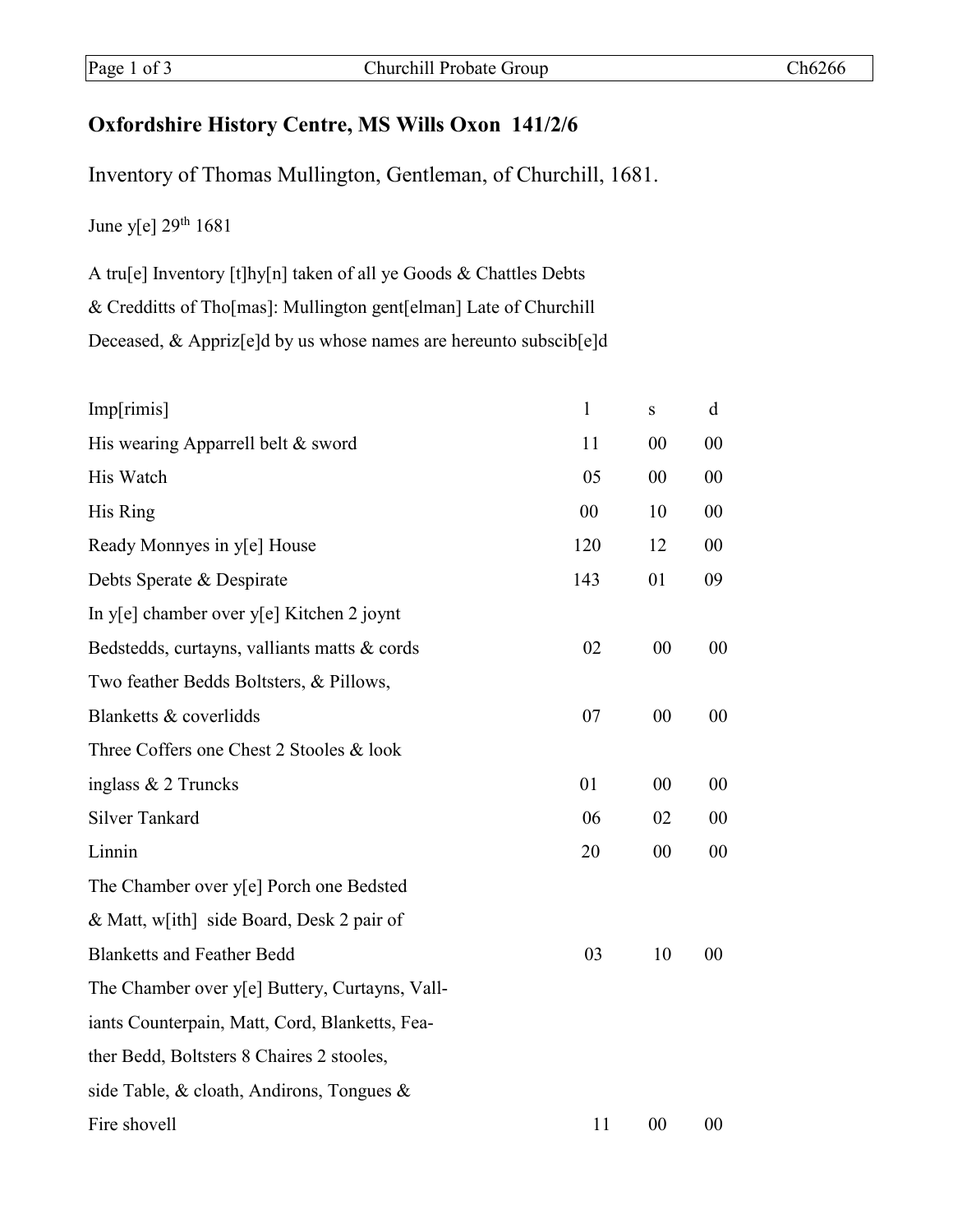|        |    |    | Ch6266 |
|--------|----|----|--------|
|        |    |    |        |
| 01     | 00 | 00 |        |
|        |    |    |        |
|        |    |    |        |
| 01     | 10 | 00 |        |
|        |    |    |        |
| 28     | 00 | 00 |        |
|        |    |    |        |
| 03     | 00 | 00 |        |
| 07     | 00 | 00 |        |
| 00     | 15 | 00 |        |
| 01     | 10 | 00 |        |
| 01     | 10 | 00 |        |
| 01     | 10 | 00 |        |
|        |    |    |        |
| 02     | 05 | 00 |        |
| 10     | 00 | 00 |        |
| 05     | 00 | 00 |        |
| 02     | 10 | 00 |        |
| $00\,$ | 13 | 04 |        |
|        |    |    |        |
| 03     | 00 | 00 |        |
|        |    |    |        |
|        |    |    |        |
| 07     | 00 | 00 |        |
| 00     | 10 | 00 |        |
|        |    |    |        |
| 01     | 10 | 00 |        |
| 40     | 00 | 00 |        |
| 40     | 00 | 00 |        |
|        |    |    |        |
|        |    |    |        |